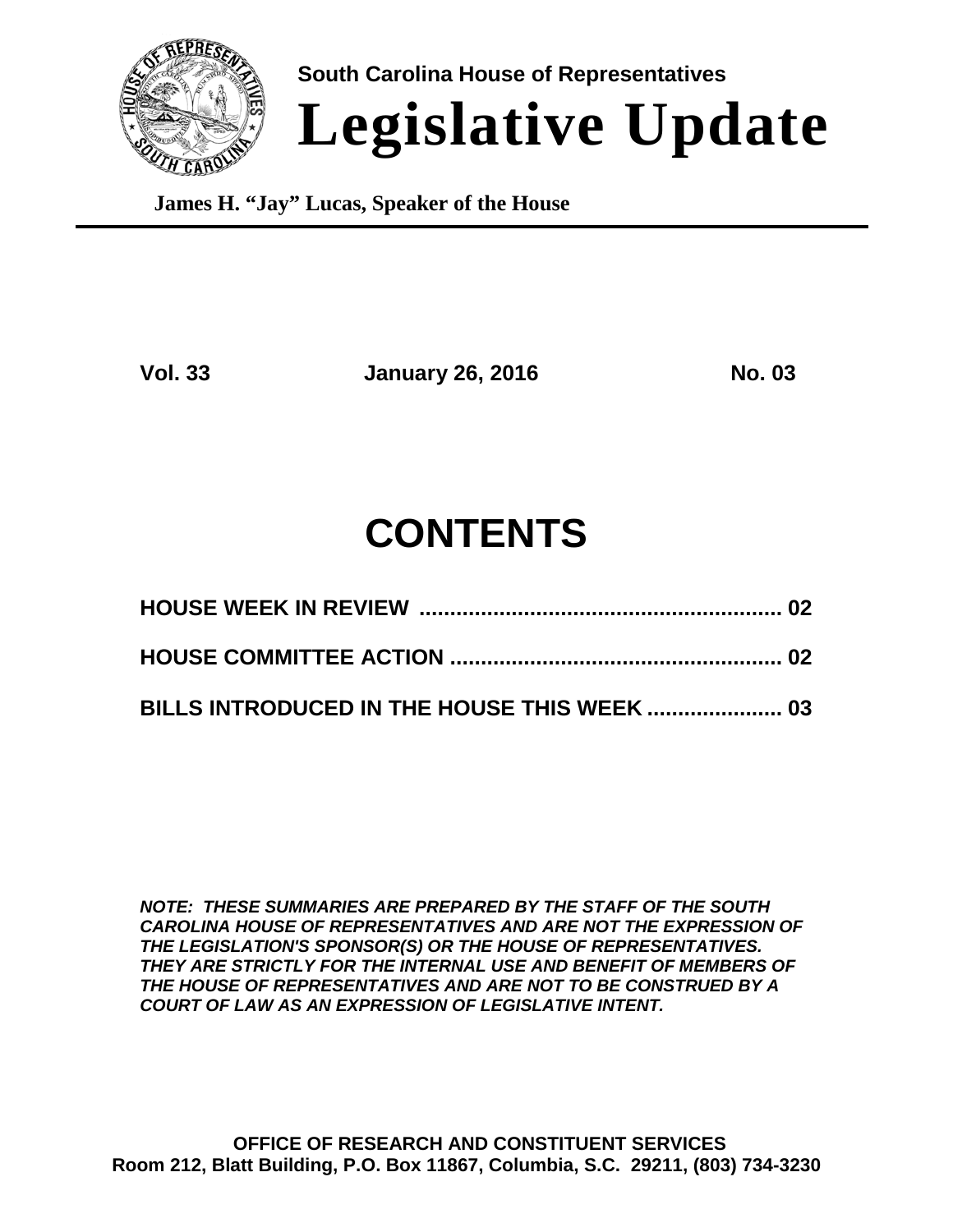# **HOUSE WEEK IN REVIEW**

The House of Representatives approved and sent the Senate **H.4689**, a joint resolution authorizing the preparation and publication of **REVISED VOLUMES OF THE SOUTH CAROLINA CODE OF LAWS**. The legislation provides for Volume 7A, containing Title 16 of the South Carolina Code, and Volume 19 containing Title 58 of the South Carolina Code, to be published and adopted as revised and updated editions that incorporate the supplementary changes to statutes that have been made since these volumes were last published.

# **HOUSE COMMITTEE ACTION**

# **LABOR, COMMERCE AND INDUSTRY**

The Labor, Commerce and Industry Committee met on January 21, 2016, and reported out two bills.

The committee gave a report of favorable with amendments on **H.4660**, a bill relating to **SURPLUS LINES INSURANCE PLACED THROUGH A LICENSED INSURANCE BROKER**. The legislation revises provisions relating to limited line and special producer licensure, so as to provide that a licensed property casualty insurance producer may place surplus lines insurance through a licensed insurance broker without being appointed by the surplus lines insurer.

The committee gave a favorable report on **H.4662**, a bill providing for the **REENACTMENT OF THE INTERSTATE INSURANCE PRODUCT REGULATION COMPACT** and related provisions, enacted by Act 339 of 2008, which expired on June 1, 2014. The legislation makes these reenacted provisions retroactive to this expiration date, and specifically does not reenact certain obsolete provisions.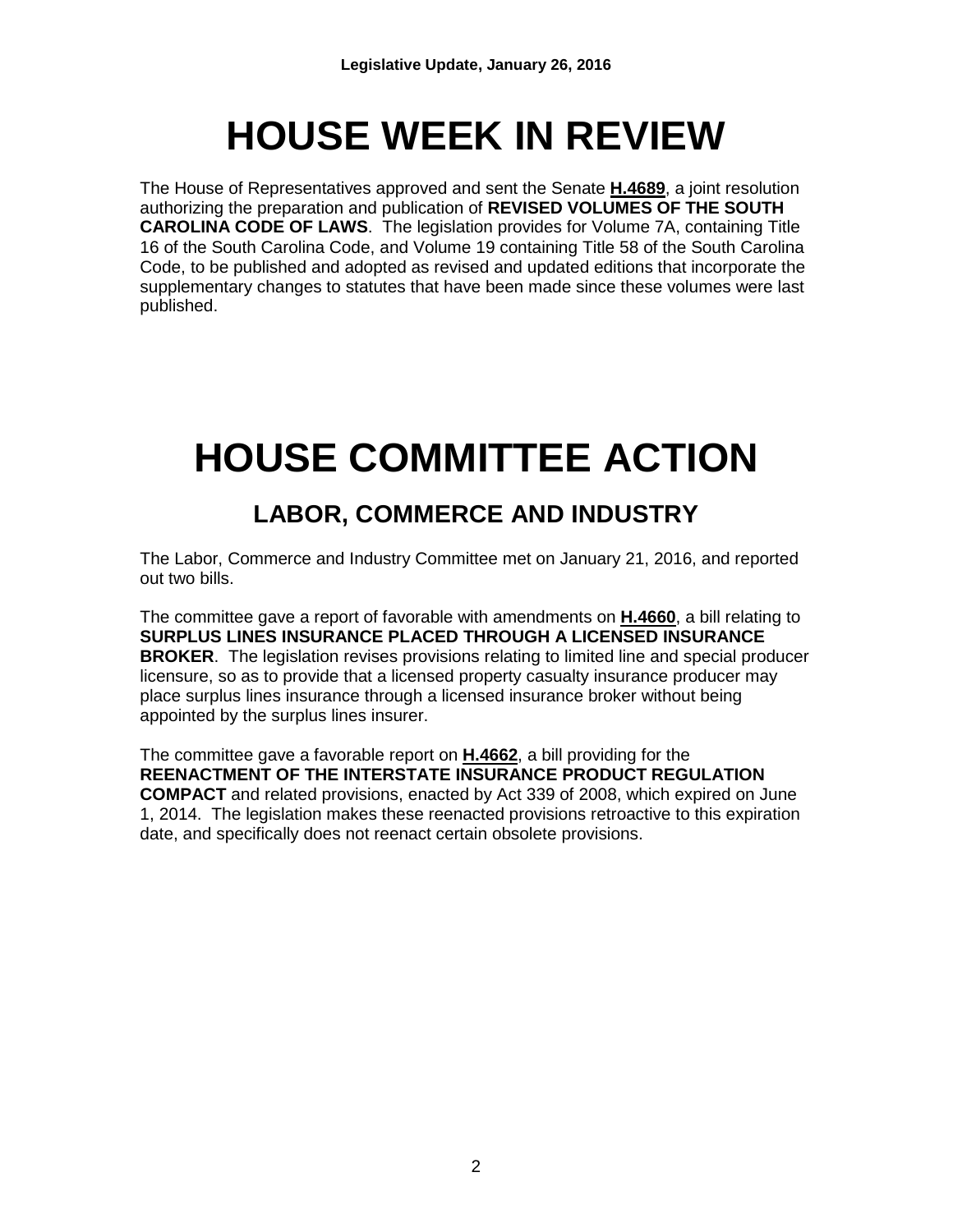# **BILLS INTRODUCED IN THE HOUSE THIS WEEK**

## **AGRICULTURE, NATURAL RESOURCES AND ENVIRONMENTAL AFFAIRS**

# **H.4708** *IMPORTING, POSSESSING OR SELLING IMPORTED FISH* **Rep.**

### **Hixon**

This bill outlines that the South Carolina Department of Natural Resources may issue permits for the release or stocking of sterile white amur, grass carp, or grass carp hybrids in this state.

## **H.4709** *SC MARINE RESOURCE ACT OF 2000* **Rep. Hixon**

This bill provides for the term "Southern Cobia Management Zone" which means all waters of this state south of Jeremy Inlet, Edisto Island.

The bill also states that the provision relating to certain Federal fishing regulations does not apply to cobia located in the Southern Cobia Management Zone. It further states that it is subject to the size limit established by federal regulation. The possession of cobia caught in the Southern Cobia Management Zone is limited to one person per day, and no more than three per boat per day, from June 1 to April 30. It is unlawful to take and possess cobia in the Southern Cobia Management Zone from May 1 to May 31, and at any time federal regulations provide for the closure of the recreational cobia season in the waters of the South Atlantic Ocean.

# **EDUCATION AND PUBLIC WORKS**

#### **[H.4688](http://www.scstatehouse.gov/billsearch.php?billnumbers=4688&session=121&summary=B)** *UNLAWFUL REPOSITIONING OF TRAFFIC CONTROL DEVICES AND*

## *RAILROAD SIGNS AND SIGNALS* **Rep. Clemmons**

This bill applies to portable road closure signs and devices and to the unlawful repositioning of traffic control devices and railroad signs and signals.

## **[H.4716](http://www.scstatehouse.gov/billsearch.php?billnumbers=4716&session=121&summary=B)** *SCHOOL PROTECTION OFFICER ACT* **Rep. Lowe**

This bill enacts the "School Protection Officer Act"; provides that beginning with the 2015-2016 school year, the governing boards of public K-12 schools and public institutions of higher education may designate employees as School Protection Officers; creates a category of law enforcement officers known as Class 4 for the designation of School Protection Officers, and provides that the Law Enforcement Council must develop guidelines for related training that must be offered by the Criminal Justice Academy, and amends the Code relating to the exemptions from the prohibition of possessing firearms on public school property, so as to exempt School Protection Officers.

## **H.4718** *TEACHER CREDENTIALS* **Rep. Anthony**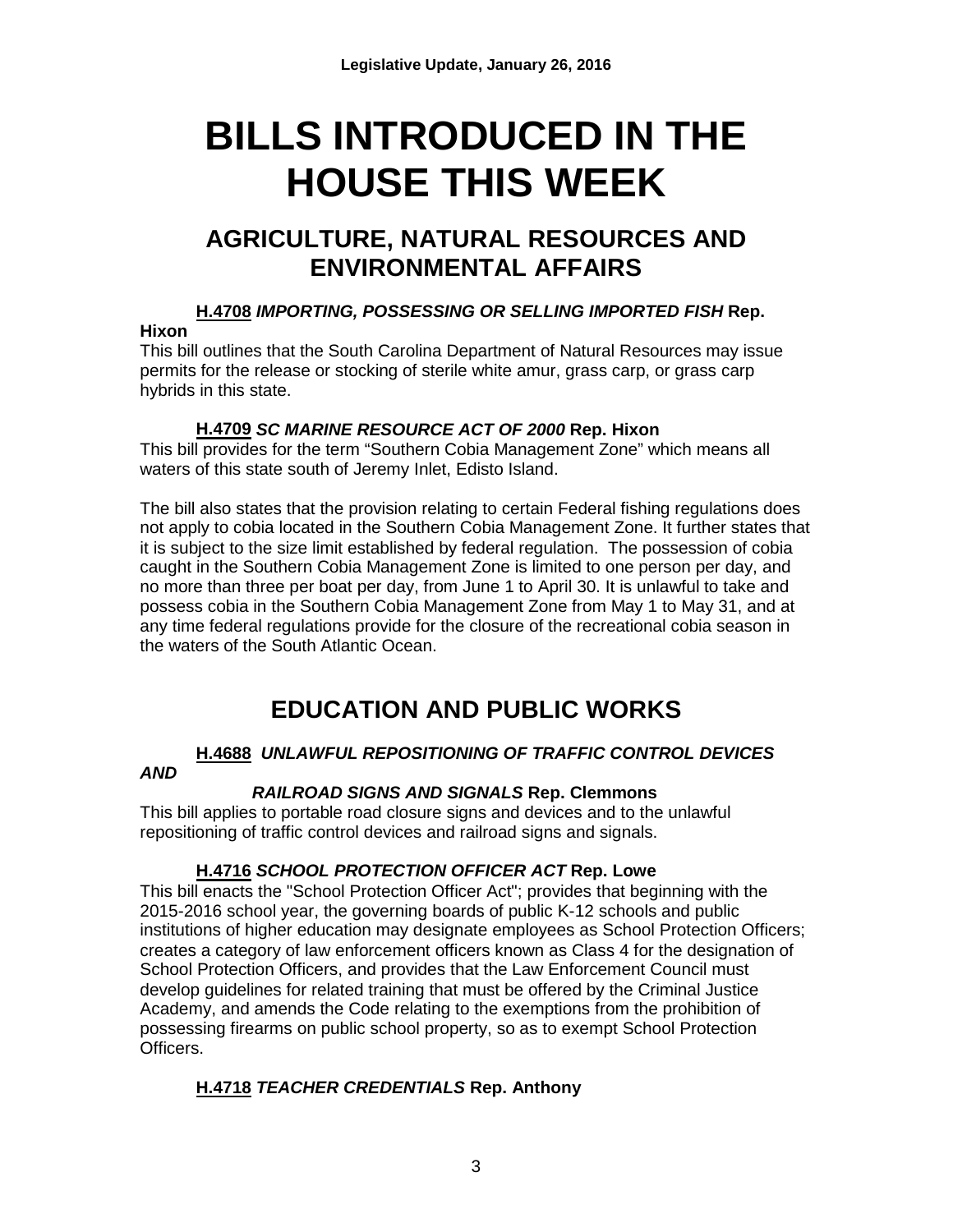This provides that a person who has taught in the South Carolina public school system for at least twenty years collectively while holding a temporary or professional certificate issued by the South Carolina Department of Education throughout this twenty year period is not required to renew these credentials to maintain their validity; provides the credentials remain subject to revocation or suspension for a disciplinary action; provides that the Department shall determine whether a teacher meets these criteria before the exemption may be applied to the teacher and provides this determination only may be made at the request of the teacher, who must initiate the process to receive the exemption.

# **JUDICIARY**

### **H.4701** *SECOND AMENDMENT PRESERVATION ACT* **Rep. Pitts**

Provides that the state will not enforce any limitations on individuals owning, possessing, or using firearms. No specified federal funds will be used to require registration or confiscation of firearms. Prohibits using state funds to enforce federal laws or regulations that require registration or confiscation of firearms.

### **H.4703** *IMMUNITY FOR THE USE OF DEADLY FORCE* **Rep. Delleney**

Provides evidentiary hearing procedures to determine any justifiable use of deadly force. Provides that Court judgments, orders, or decrees that deny immunity from prosecution will be appealable.

#### **H.4706** *FIREARM SALES TO ANYONE ON A TERRORIST WATCH LIST*  **Rep. McKnight**

Makes it illegal to sell, or give, any firearm to individuals on a terrorist watch list. Sets penalties for anyone who violates this provision.

### **H.4710** *LAW ENFORCEMENT OFFICERS DRUG TESTING* **Rep. McKnight**

Candidates to become certified law enforcement officers in South Carolina must first pass a drug test, which includes testing for anabolic steroids, before receiving certification, and all certified law enforcement officers must undergo random drug testing throughout their certification process. The lawful use of anabolic steroids will not prohibit a candidate from receiving or maintaining certification.

## **LABOR, COMMERCE AND INDUSTRY**

### **H.4702** *"SOUTH CAROLINA RESPONSIBLE JOURNALISM REGISTRY LAW"* **Rep. Pitts**

This bill enacts the "South Carolina Responsible Journalism Registry Law" to establish requirements for those working as journalists for media outlets to register with the Secretary of State's Office and adhere to competency criteria in order to receive and maintain registration. The legislation makes provisions for the registry, including criminal record background checks, registry fees, registration renewal, and fines and criminal penalties for violations.